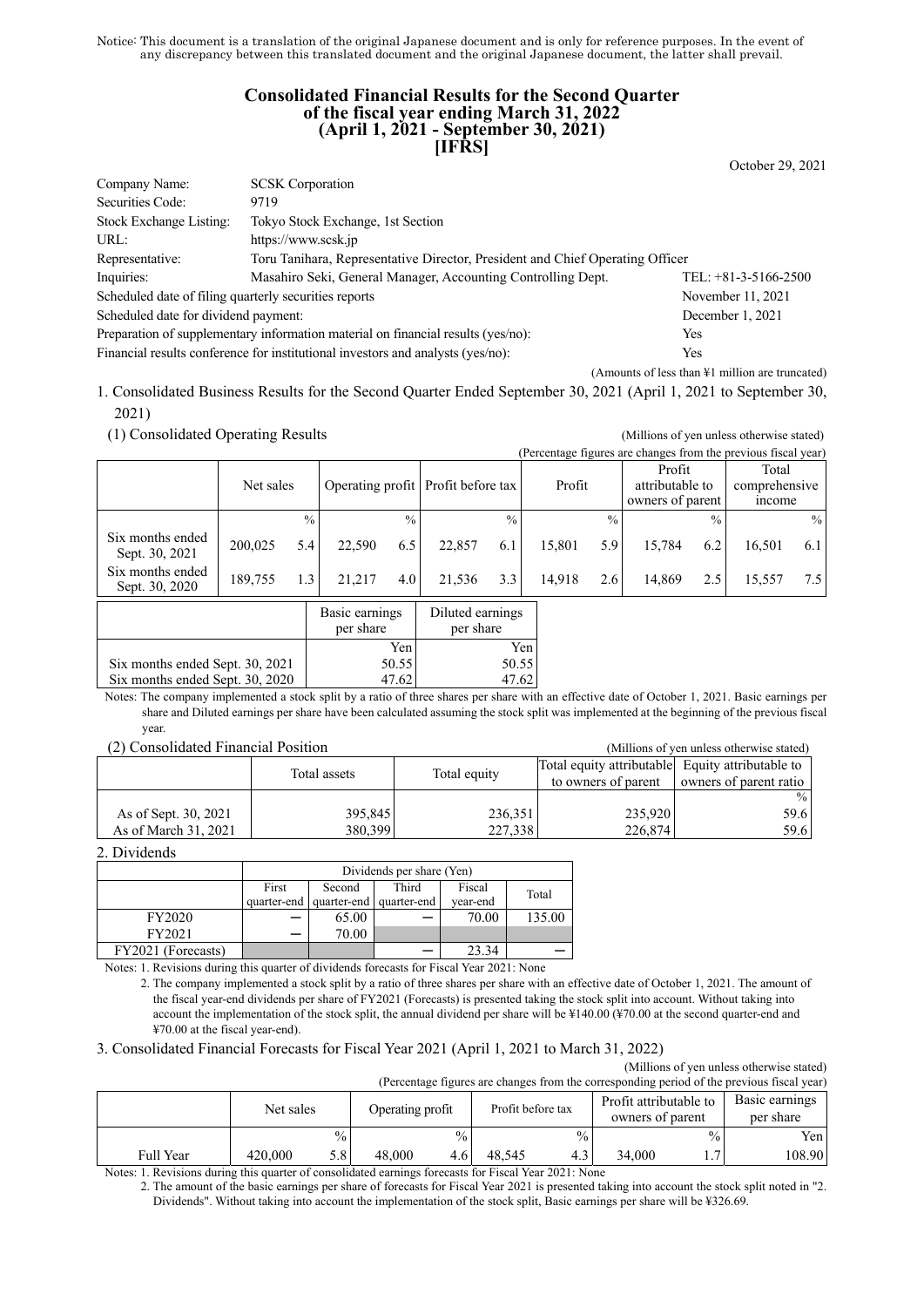## ※Notes

- (1) Changes in significant subsidiaries during the period : None
- (2) Changes in accounting policies and changes in accounting estimates
	- 1) Changes in accounting policies as required by IFRS standards: None
	- 2) Changes in accounting policies due to other reasons: None
	- 3) Changes in accounting estimates: None

## (3) Number of shares issued (Common stock)

1) The number of shares issued as of the period-end (including treasury stock)

|                                                                                                                                          | As of September 30, 2021 | 312,545,409 shares |
|------------------------------------------------------------------------------------------------------------------------------------------|--------------------------|--------------------|
|                                                                                                                                          | As of March 31, 2021     | 312,545,409 shares |
| 2) The number of shares of treasury stock as of the period-end                                                                           |                          |                    |
|                                                                                                                                          | As of September 30, 2021 | 324,588 shares     |
|                                                                                                                                          | As of March 31, 2021     | 377,181 shares     |
| 3) The average number of shares during the period                                                                                        |                          |                    |
|                                                                                                                                          | As of September 30, 2021 | 312,222,179 shares |
|                                                                                                                                          | As of September 30, 2020 | 312,232,036 shares |
| es: The company implemented a stock split by a ratio of three shares per share with an effective date of October 1, 2021. Number of shai |                          |                    |

Notes: The company implemented a stock split by a ratio of three shares per share with an effective date of October 1, 2021. Number of shares issued (Common stock) has been calculated assuming the stock split was implemented at the beginning of the previous fiscal year.

## ※ Notification regarding the auditing process

- This financial report is not within the scope of the auditing process as prescribed by the Financial Instruments and Exchange Act.
- ※ Cautionary statement concerning appropriate use of financial forecasts and other explanatory notes
- The financial forecasts contained in this document are based on the information currently available and certain assumptions deemed reasonable. Actual results may vary from these forecasts for various reasons. With regard to the assumptions on which financial forecasts are based and other explanatory notes in connection with the use of financial forecasts, please refer to "Consolidated Financial Forecasts for the Fiscal Year Ending March 31, 2022" on page 3.
- The Company will hold a results briefing for institutional investors and analysts on October 29, 2021. Materials used in the briefing, a transcript of the main questions and answers, and other related information will be published on the Company's website promptly thereafter.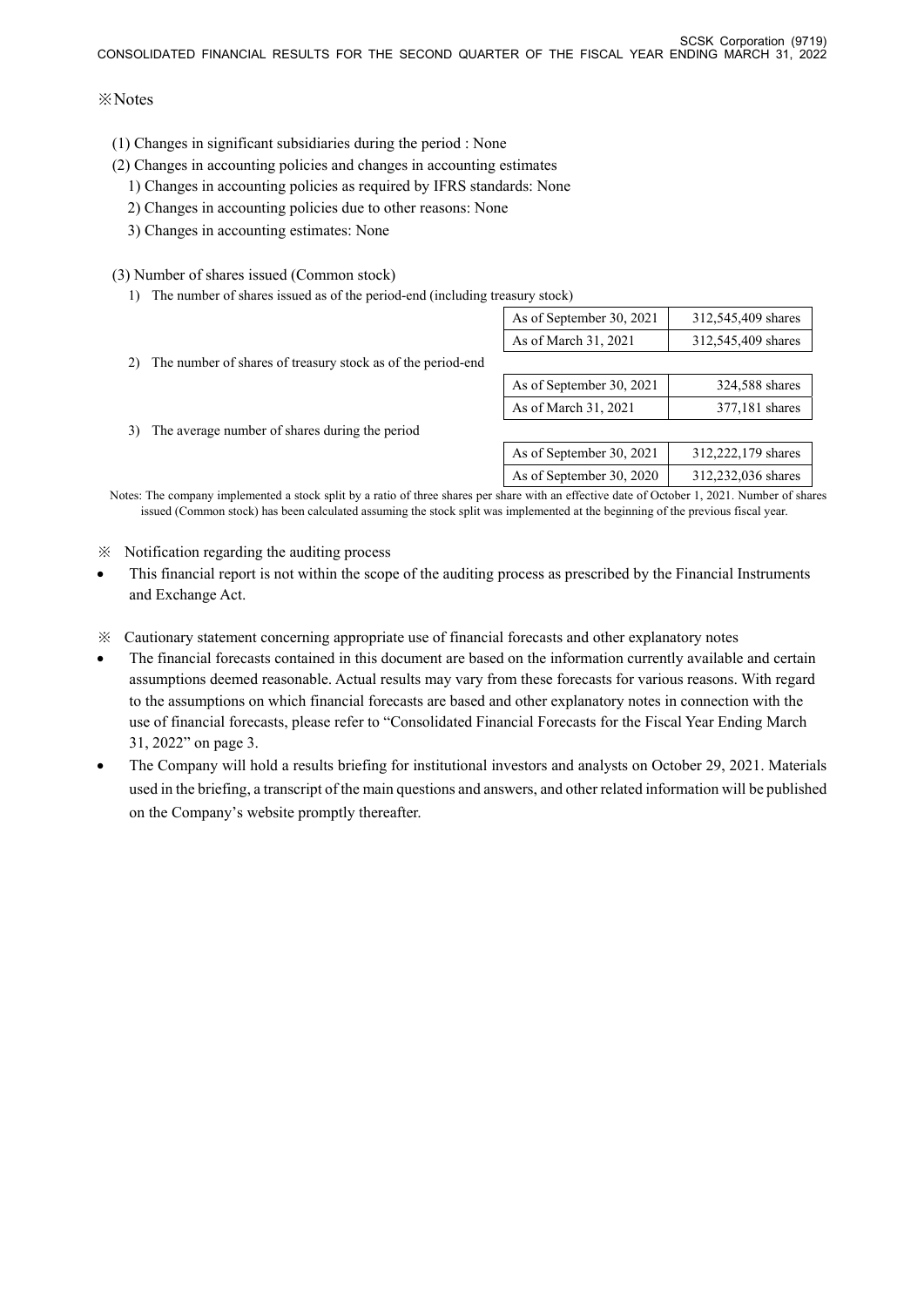# Contents

| 1. |     |                                                                                            | 2              |
|----|-----|--------------------------------------------------------------------------------------------|----------------|
|    | (1) |                                                                                            | 2              |
|    | (2) |                                                                                            | 3              |
|    | (3) | Consolidated Financial Forecasts for the Fiscal Year Ending March 31, 2022 ··············· | $\mathcal{E}$  |
| 2. |     |                                                                                            | $\overline{4}$ |
|    | (1) | Condensed Quarterly Consolidated Statements of Financial Position                          | $\overline{4}$ |
|    | (2) | Condensed Quarterly Consolidated Statements of Income and Comprehensive Income             | 6              |
|    | (3) | Condensed Quarterly Consolidated Statements of Changes in Equity                           | 8              |
|    | (4) |                                                                                            | 9              |
|    | (5) |                                                                                            | 10             |
|    |     |                                                                                            | 10             |
|    |     | (Notes Concerning the Significant Changes in Shareholder's Equity)                         | 10             |
|    |     |                                                                                            | 11             |
|    |     |                                                                                            |                |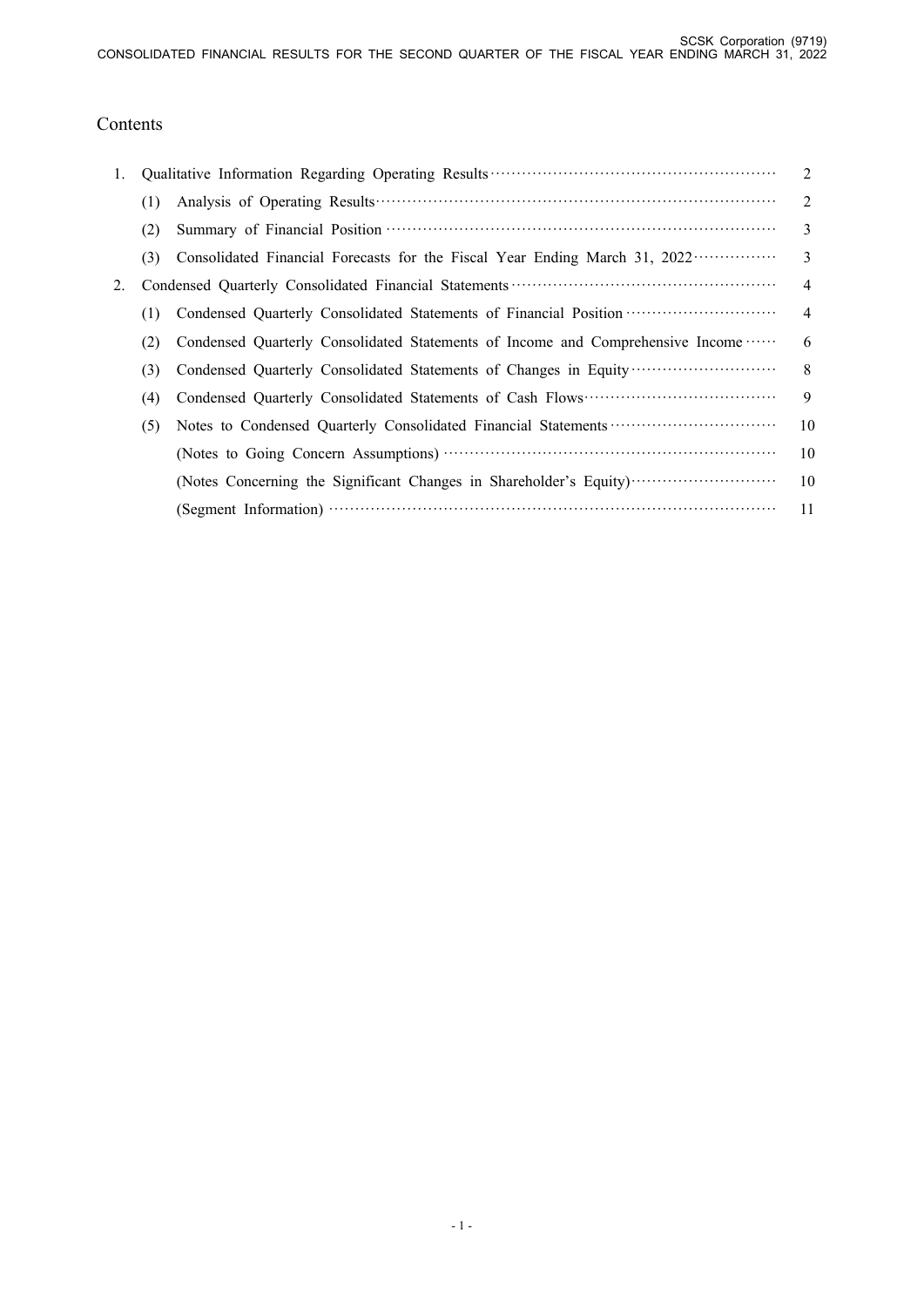## **1. Qualitative information regarding operating results for the six-month period ended September 30, 2021 (1) Analysis of Operating Results**

In the six-month period ended September 30, 2021, the Japanese economy showed signs of a gradual recovery, such as improved business sentiment seen together with COVID-19 vaccine rollouts. Japan's statement of emergency declaration was canceled at the end of September 2021 based on recent infection trends. However, rises in infections by variant COVID-19 viruses are being seen overseas, and there is concern regarding subsequent waves of infections in Japan. Accordingly, economic conditions continue to face various restrictions.

The Japanese economy is anticipated to continue to see an accelerated recovery due to the benefits of ongoing government finance and fiscal measures as well as economic stimulus measures implemented amid the COVID-19 pandemic. However, we are witnessing increases in infections by variant COVID-19 viruses overseas, where production activities are being impacted by supply chain disruptions. In specific countries, China is facing concern regarding corporate credit while inflation risks are emerging in the United States. There is thus a need to continue to carefully monitor the impacts of such threats.

In this economic environment, the IT services market witnessed an increasingly recovery in IT investments. This recovery was seen regardless of the lingering impacts of the COVID-19 pandemic. Investment is expected to accelerate in conjunction with economic recovery going forward as customers exhibit increasing appetites for IT investment for purposes such as exploring the new normal; for growing business operations, by means such as redeveloping systems in response to the swift development of a digital society; and to bolster competitiveness.

Customers in the manufacturing industry exhibited strong demand for IT investment. Targets of this investment demand included digitization as well as the redevelopment of core systems and production management systems for strengthening operating foundations. In the financial industry, IT investment continues to show a growth trend due to the ongoing presence of projects for reinforcing and expanding overseas operations largely from banks. IT demand is also rising in the communications industry, with specific focuses of this demand including investment for enhancing online and other customer contact points and for bolstering networks.

In addition, demand has been consistent for cloud-based IT services as well as for core system redevelopment projects for addressing software approaching the end of service periods. The backdrop for this demand was characterized by a strong appetite for investment for heightening operational efficiency and productivity and by shortages of in-house IT engineers at client companies. Meanwhile, the digitization trend is accelerating in response to the new normal emerging amid the COVID-19 pandemic, as seen in moves to accommodate remote work and other non-face-to-face and contact-free workstyles.

Looking ahead, strategic IT investment, particularly investment for enhancing client contacts points and redeveloping systems in preparation for digital transformations, is expected to continue.

In the six-month period ended September 30, 2021, net sales increased 5.4% year on year, to ¥200,025 million. This increase was a result of higher sales in the Systems Development, System Maintenance and Operation / Services, and Packaged Software / Hardware Sales segments achieved amid growth in systems development demand among manufacturers; higher IT investment demand among banks, securities companies, and other financial industry; and rises in development demand and network equipment sales among communications industry.

Gross profit rose as a result of higher net sales and increased productivity stemming from efforts to improve operational quality. Selling, general and administrative (SG&A) expenses were up due to increases in personnel expenses associated with the introduction of new human resource systems as well as higher business investments in line with the core strategies of SCSK's medium-term management plan. Regardless, operating profit increased 6.5% year on year, to ¥22,590 million, because of the higher net sales and improvements in productivity.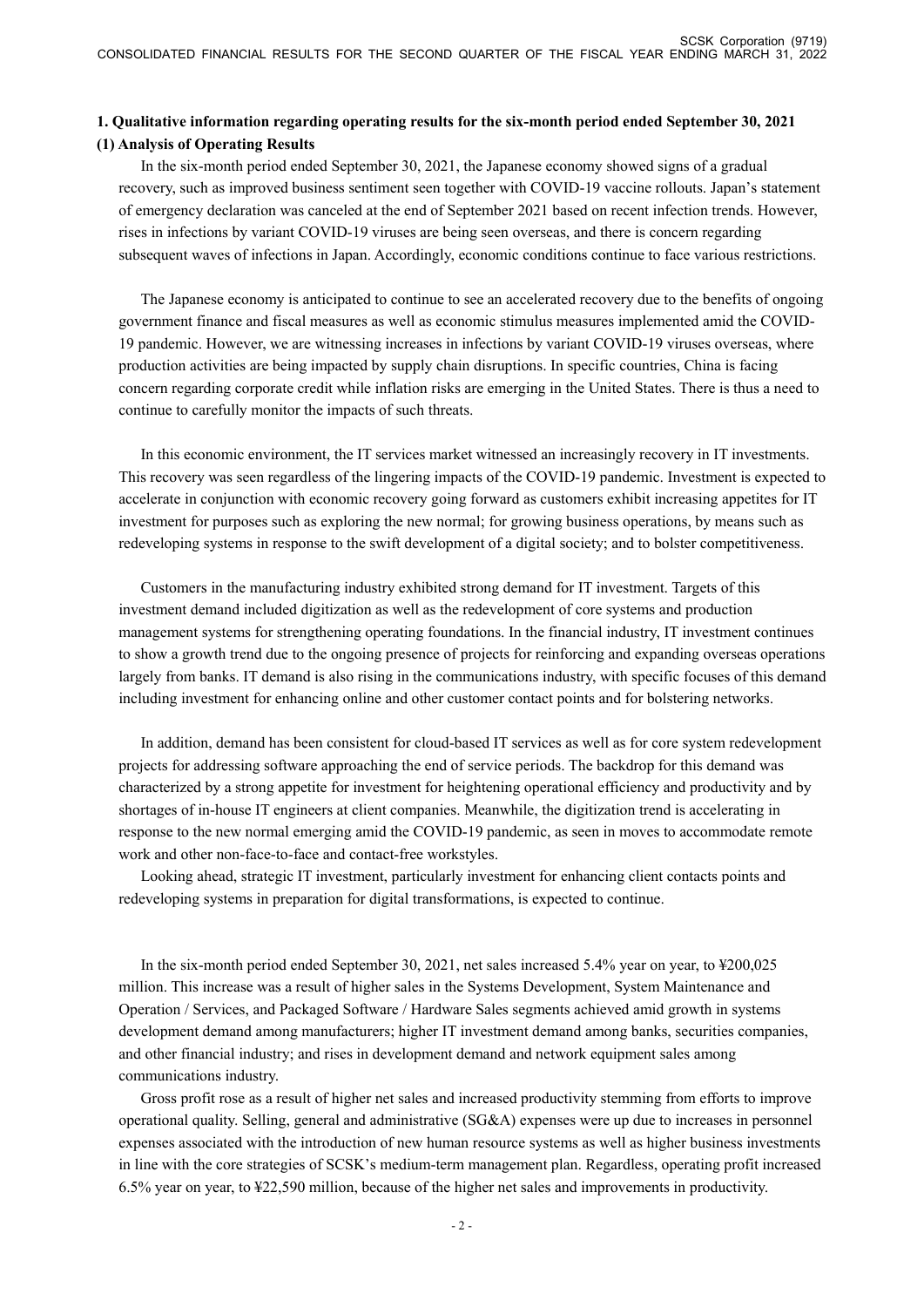Profit attributable to owners of parent increased 6.2% year on year, to ¥15,784 million.

In the pursuit of further growth, the SCSK Group will be promoting sustainability management as a growth strategy. Positioning its corporate philosophy and materiality items as the Group's purpose, the SCSK Group will pursue its vision of becoming a co-creative IT company in 2030 with the goal of achieving sustainable development together with society. In its new medium-term management plan, the Group has defined three core strategies—core business innovation, commercialization of DX (digital transformations), and investment in people—and three managerial foundation reinforcement measures—augmentation of comprehensive Group capabilities, promotion of management that fully exercises our employees' potential, and fostering of co-creationoriented corporate culture. These core strategies and managerial foundation reinforcement measures will be advanced to grow the Group's business on a global scale and move it toward the realization of its vision.

### **(2) Summary of Financial Position**

Cash and cash equivalents ("cash") as of September 30, 2021, increased ¥15,497 million compared to March 31, 2021, to ¥124,266 million. The changes in each type of cash flow and the main factors for such changes are as follows.

### (Cash flow from operating activities)

Net cash provided by operating activities was ¥35,365 million (increased ¥10,938 million in comparison to the same period of the previous fiscal year).

The main cash inflow factors were profit before tax of ¥22,857 million, depreciation and amortization of ¥9,977 million, a decrease in trade and other receivables of ¥14,292 million, and an increase in contract liabilities of ¥2,886 million. The main cash outflow factors were a decrease in trade and other payables of ¥4,555 million, a decrease in employee benefits of ¥2,533 million, and payment for income taxes of ¥3,374 million.

### (Cash flow from investing activities)

Net cash used in investing activities was ¥9,693 million (decreased ¥1,220 million in comparison to the same period of the previous fiscal year).

The main cash outflow factors were payment for purchase of property, plant and equipment of ¥7,484 million, and purchase of intangible assets of ¥1,974 million.

### (Cash flow from financing activities)

Net cash used in financing activities was ¥10,500 million (increased ¥10,803 million in comparison to the same period of the previous fiscal year).

The main cash inflow factor were proceeds from long-term debt of ¥11,500 million, and proceeds from issuance of bonds of ¥4,972 million.The main cash outflow factors were repayments of loans and redemption of bonds of ¥15,100 million, repayments of lease liabilities of ¥4,530 million, and dividend payments of ¥7,283 million (¥70.00 per share) for the year-end dividend of the fiscal year ended March 31, 2021.

### **(3) Consolidated Financial Forecasts for the Fiscal Year Ending March 31, 2022**

Performance in the six-month period ended September 30, 2021, was within the scope of the Company's initial forecast. Accordingly, the Company has chosen not to revise the full-year consolidated financial results forecasts for the fiscal year ending March 31, 2022, announced on April 28, 2021.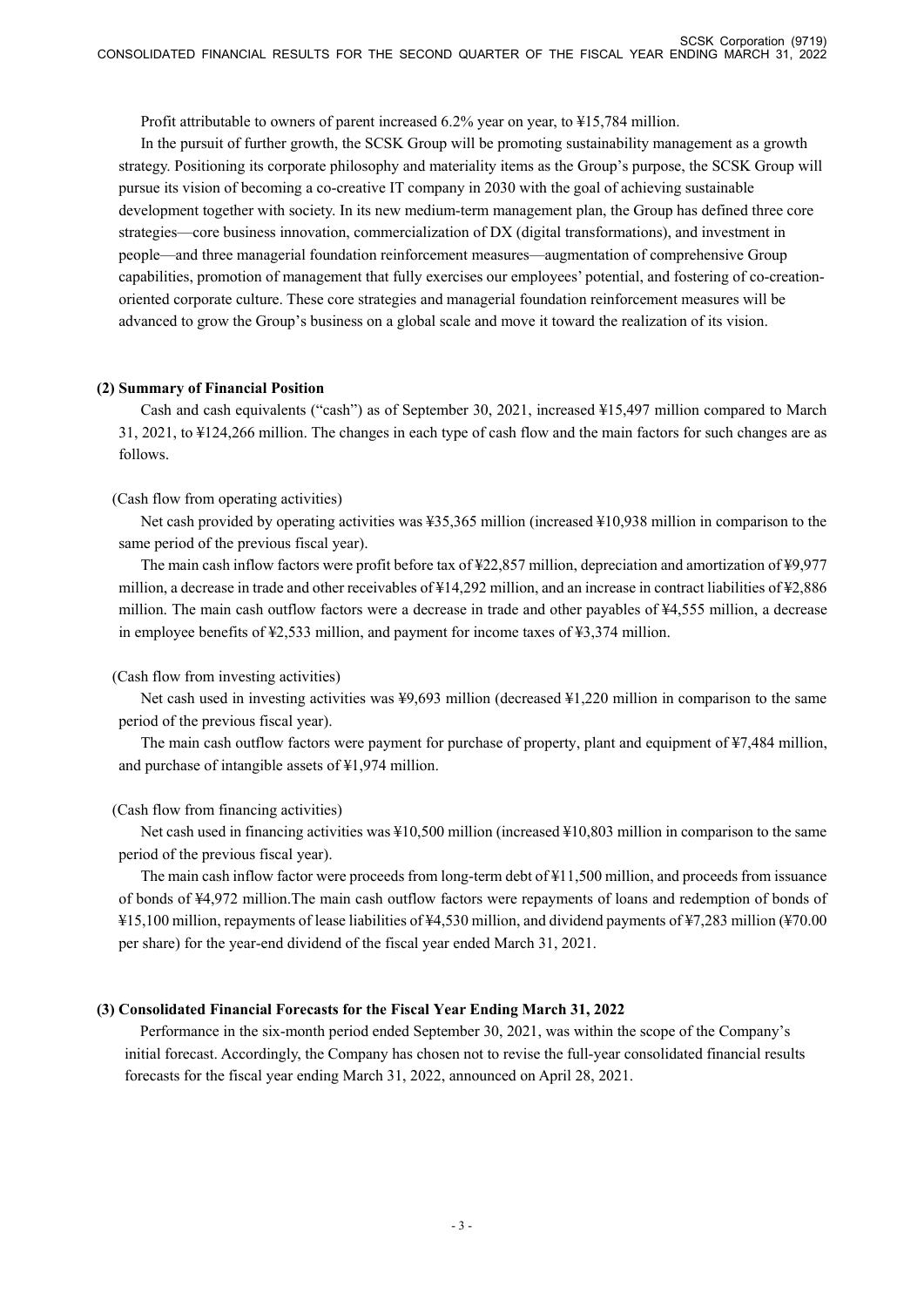|                                                  |                     | (Millions of Yen)    |
|--------------------------------------------------|---------------------|----------------------|
|                                                  | As of Mar. 31, 2021 | As of Sept. 30, 2021 |
| Assets                                           |                     |                      |
| Current assets                                   |                     |                      |
| Cash and cash equivalents                        | 108,768             | 124,266              |
| Trade and other receivables                      | 69,855              | 55,653               |
| Contract assets                                  | 13,224              | 14,624               |
| Inventories                                      | 7,710               | 7,379                |
| Income taxes receivable                          | 56                  | 20                   |
| Other financial assets                           | 220                 | 548                  |
| Other current assets                             | 12,686              | 15,217               |
| Total current assets                             | 212,524             | 217,711              |
| Non-current assets                               |                     |                      |
| Property, plant and equipment                    | 67,345              | 71,467               |
| Right-of-use assets                              | 39,353              | 43,720               |
| Goodwill and intangible assets                   | 26,389              | 26,667               |
| Investments accounted for using<br>equity method | 8,805               | 9,479                |
| Other receivables                                | 8,581               | 8,428                |
| Other financial assets                           | 8,835               | 8,478                |
| Deferred tax assets                              | 3,432               | 2,673                |
| Other non-current assets                         | 5,131               | 7,217                |
| Total non-current assets                         | 167,875             | 178,133              |
| Total assets                                     | 380,399             | 395,845              |

## **2. Condensed Quarterly Consolidated Financial Statements**

## **(1) Condensed Quarterly Consolidated Statements of Financial Position**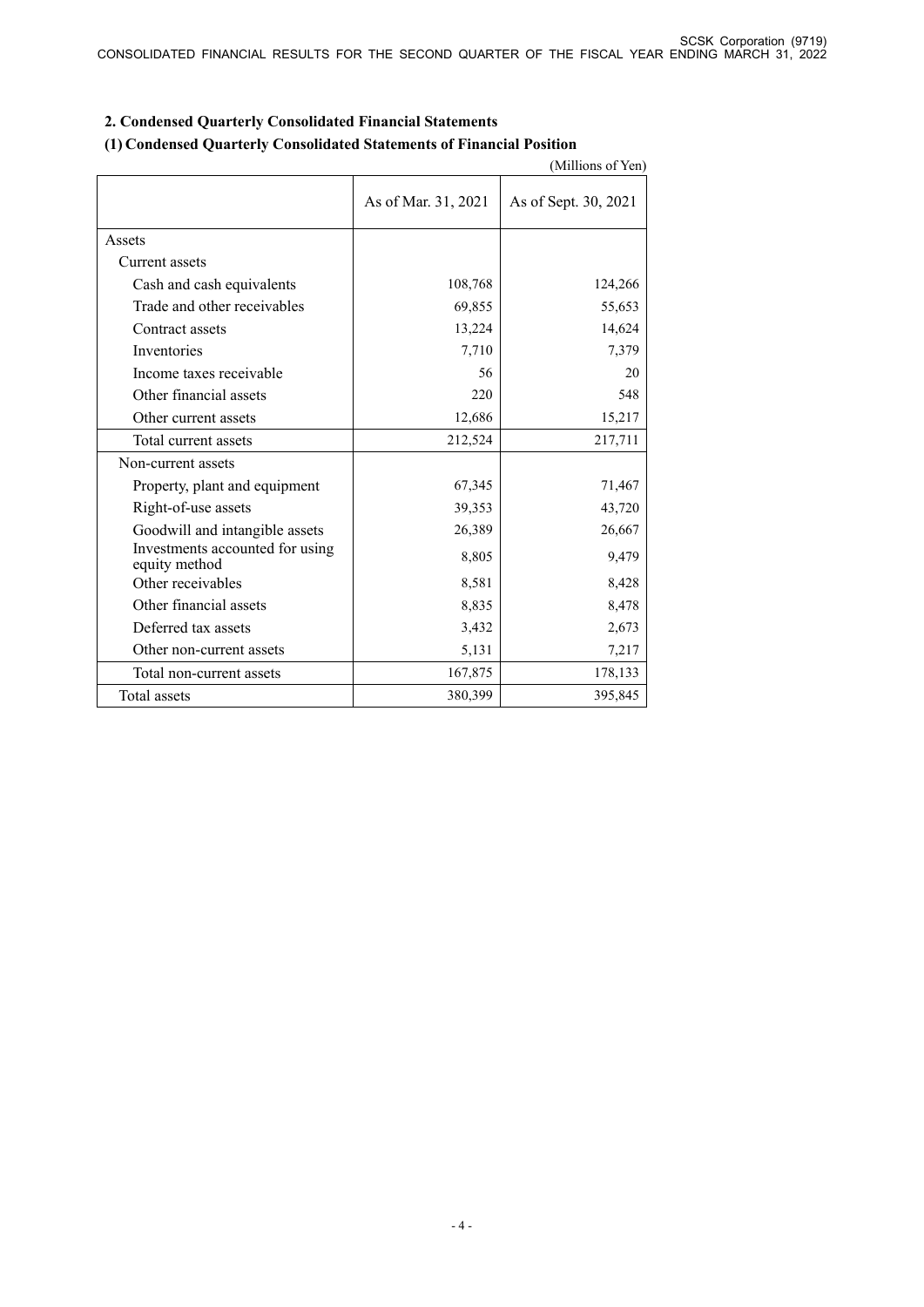|                                                  |                     | (Millions of Yen)    |
|--------------------------------------------------|---------------------|----------------------|
|                                                  | As of Mar. 31, 2021 | As of Sept. 30, 2021 |
| Liabilities                                      |                     |                      |
| <b>Current liabilities</b>                       |                     |                      |
| Trade and other payables                         | 29,465              | 24,044               |
| <b>Contract liabilities</b>                      | 14,589              | 17,478               |
| Liabilities for employee benefits                | 10,985              | 9,351                |
| Bonds and borrowings                             | 25,092              | 26,989               |
| Lease liabilities                                | 8,872               | 8,935                |
| Income taxes payable                             | 3,091               | 5,965                |
| Provisions                                       | 429                 | 234                  |
| Other current liabilities                        | 5,293               | 4,947                |
| Total current liabilities                        | 97,820              | 97,947               |
| Non-current liabilities                          |                     |                      |
| Bonds and borrowings                             | 19,963              | 19,455               |
| Lease liabilities                                | 31,714              | 36,075               |
| Other payables                                   | 203                 | 159                  |
| Liabilities for employee benefits                | 7                   | 1,895                |
| Provisions                                       | 3,279               | 3,889                |
| Other non-current liabilities                    | 70                  | 70                   |
| Total non-current liabilities                    | 55,240              | 61,546               |
| <b>Total liabilities</b>                         | 153,060             | 159,493              |
| Equity                                           |                     |                      |
| Share capital                                    | 21,152              | 21,152               |
| Retained earnings                                | 203,893             | 212,383              |
| Treasury shares                                  | $-285$              | $-293$               |
| Other components of equity                       | 2,114               | 2,677                |
| Total equity attributable to owners<br>of parent | 226,874             | 235,920              |
| Non-controlling interests                        | 464                 | 430                  |
| Total equity                                     | 227,338             | 236,351              |
| Total liabilities and equity                     | 380,399             | 395,845              |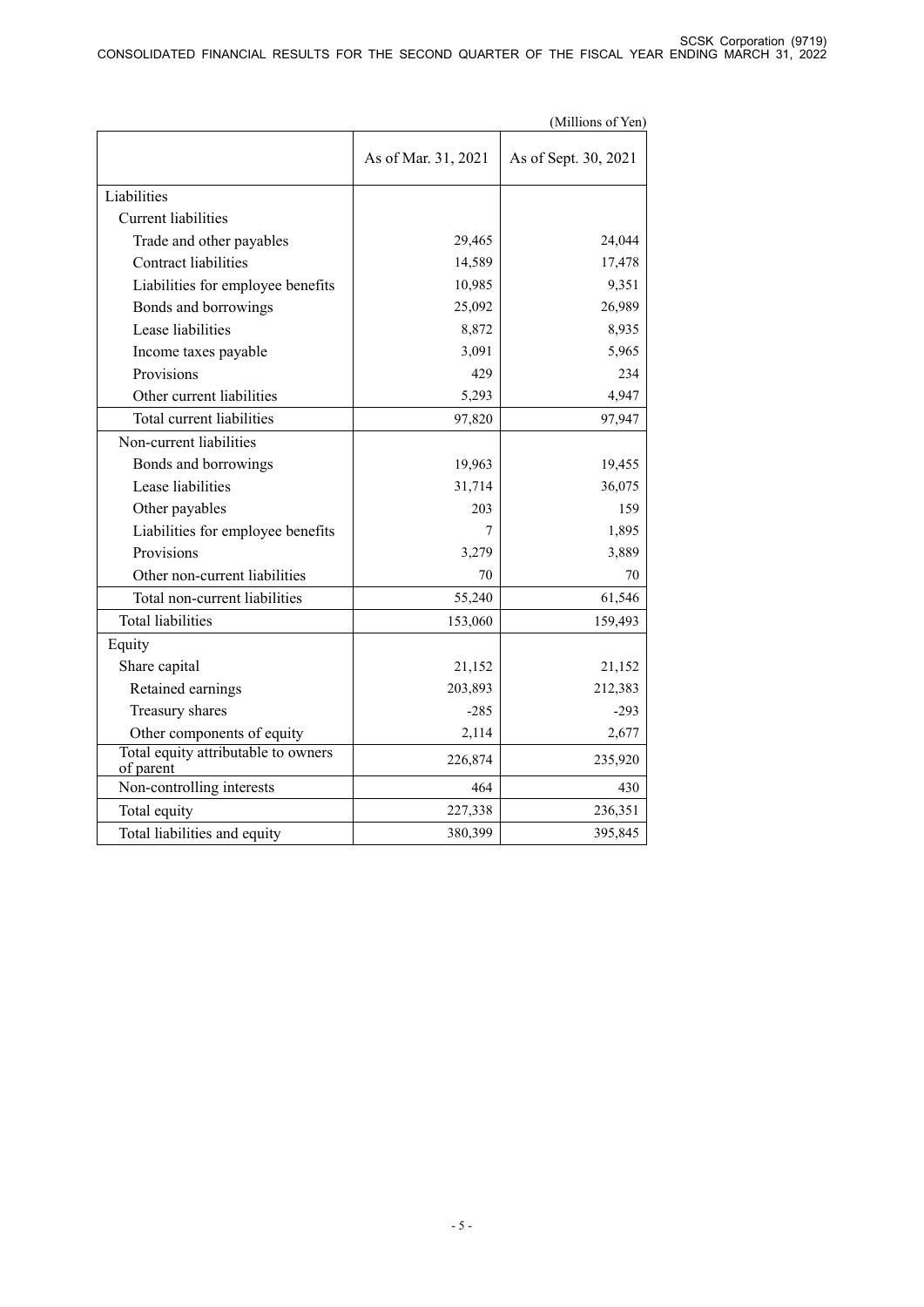# **(2) Condensed Quarterly Consolidated Statements of Income and Comprehensive Income**

Condensed Quarterly Consolidated Statements of Income Six-month period ended September 30, 2020 and 2021

|                                                                            |                                        | (Millions of Yen)                      |
|----------------------------------------------------------------------------|----------------------------------------|----------------------------------------|
|                                                                            | From Apr. 1, 2020<br>to Sept. 30, 2020 | From Apr. 1, 2021<br>to Sept. 30, 2021 |
| Net sales                                                                  | 189,755                                | 200,025                                |
| Cost of sales                                                              | $-140,840$                             | $-148,041$                             |
| Gross profit                                                               | 48,914                                 | 51,983                                 |
| Selling, general and administrative<br>expenses                            | $-27,777$                              | $-29,458$                              |
| Other income                                                               | 112                                    | 132                                    |
| Other expenses                                                             | $-32$                                  | $-67$                                  |
| Operating profit                                                           | 21,217                                 | 22,590                                 |
| Finance income                                                             | 69                                     | 52                                     |
| Finance costs                                                              | $-241$                                 | $-353$                                 |
| Share of profit (loss) of investments<br>accounted for using equity method | 490                                    | 568                                    |
| Profit before tax                                                          | 21,536                                 | 22,857                                 |
| Income tax expense                                                         | $-6,617$                               | $-7,055$                               |
| Profit                                                                     | 14,918                                 | 15,801                                 |
| Profit attributable to                                                     |                                        |                                        |
| Owners of parent                                                           | 14,869                                 | 15,784                                 |
| Non-controlling interests                                                  | 49                                     | 17                                     |
| Earnings per share                                                         |                                        |                                        |
| Basic earnings per share (Yen)                                             | 47.62                                  | 50.55                                  |
| Diluted earnings per share (Yen)                                           | 47.62                                  | 50.55                                  |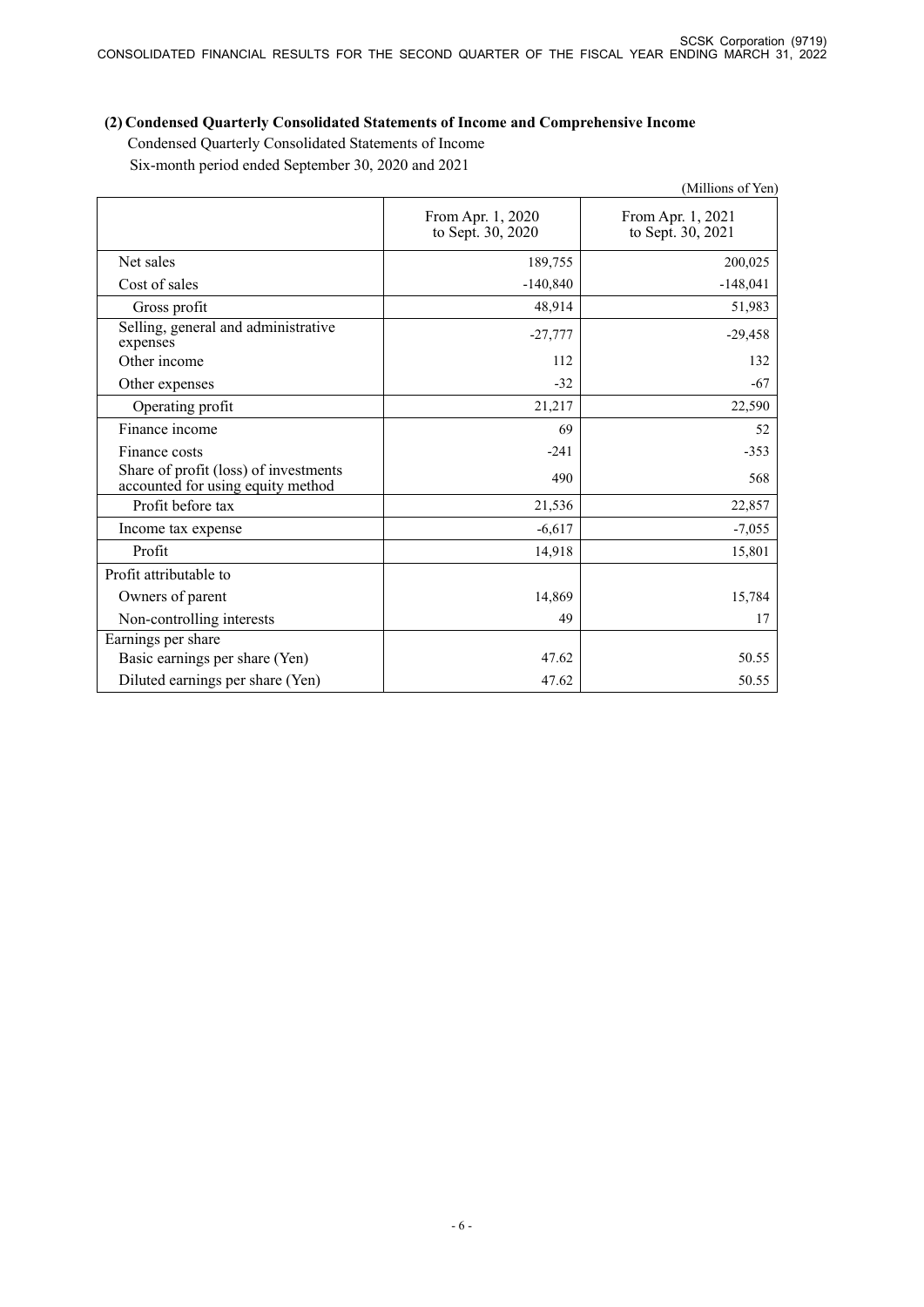|                                                                                                                                 |                                        | (Millions of Yen)                      |
|---------------------------------------------------------------------------------------------------------------------------------|----------------------------------------|----------------------------------------|
|                                                                                                                                 | From Apr. 1, 2020<br>to Sept. 30, 2020 | From Apr. 1, 2021<br>to Sept. 30, 2021 |
| Profit                                                                                                                          | 14,918                                 | 15,801                                 |
| Other comprehensive income, net of tax<br>Items that will not be reclassified to<br>profit or loss                              |                                        |                                        |
| Net change in fair value of equity<br>instruments designated as measured at<br>fair value through other<br>comprehensive income | 705                                    | 108                                    |
| Share of other comprehensive income<br>of investments accounted for using<br>equity method                                      | 197                                    | 112                                    |
| Total of items that will not be<br>reclassified to profit or loss                                                               | 902                                    | 221                                    |
| Items that may be reclassified to profit or<br>loss                                                                             |                                        |                                        |
| Cash flow hedges                                                                                                                | -6                                     | 95                                     |
| Exchange differences on translation of<br>foreign operations                                                                    | $-242$                                 | 378                                    |
| Share of other comprehensive income<br>of investments accounted for using<br>equity method                                      | $-14$                                  | 3                                      |
| Total of items that may be reclassified to<br>profit or loss                                                                    | $-263$                                 | 478                                    |
| Total other comprehensive income, net<br>of tax                                                                                 | 638                                    | 699                                    |
| Comprehensive income                                                                                                            | 15,557                                 | 16,501                                 |
| Comprehensive income attributable to                                                                                            |                                        |                                        |
| Owners of parent                                                                                                                | 15,508                                 | 16,484                                 |
| Non-controlling interests                                                                                                       | 49                                     | 17                                     |

 Condensed Quarterly Consolidated Statements of Comprehensive Income Six-months period ended September 30, 2020 and 2021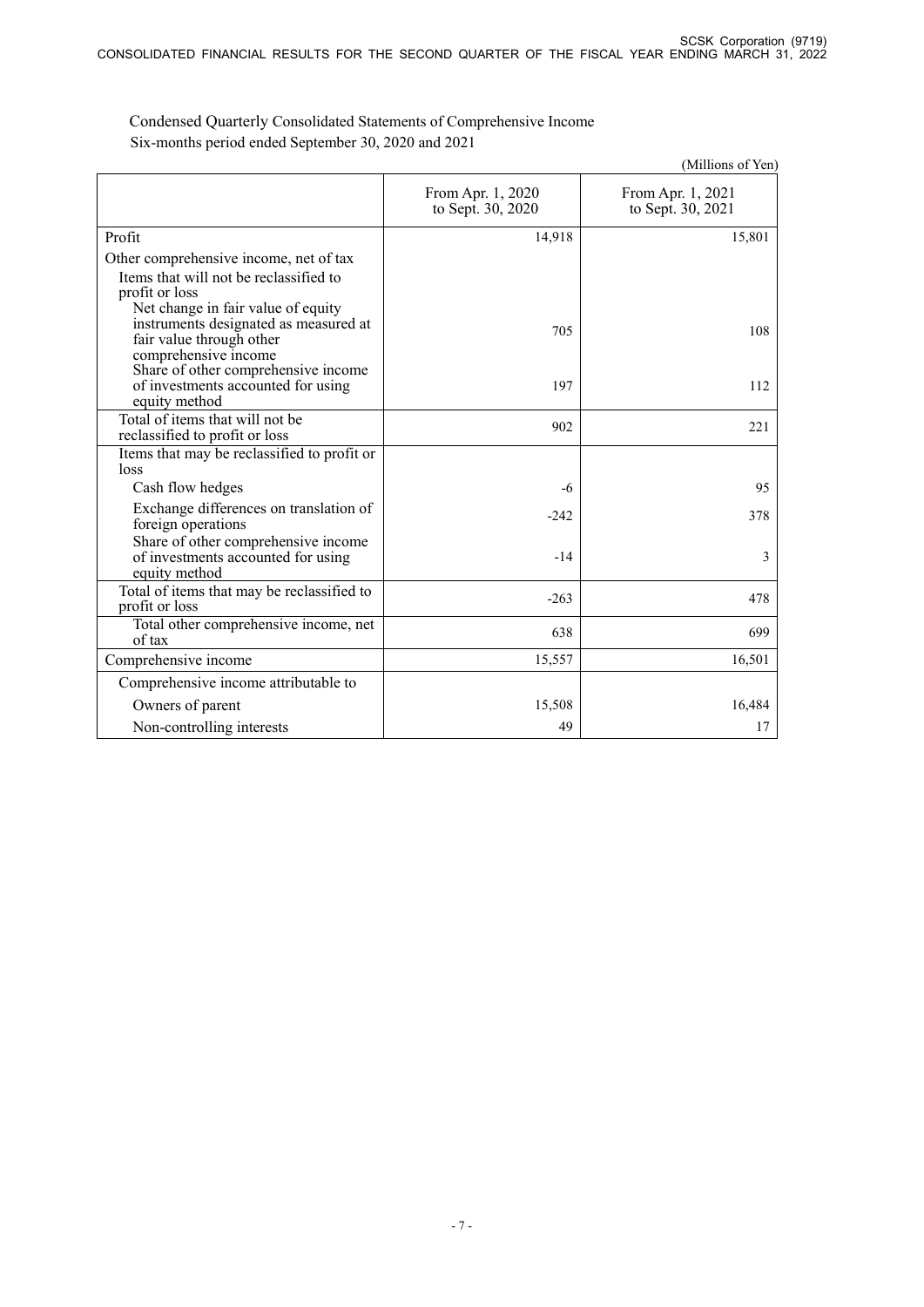## **(3) Condensed Quarterly Consolidated Statements of Changes in Equity**

Six-month period ended September 30, 2020 (April 1, 2020 - September 30, 2020)

|                                                                     | (Millions of Yen) |                    |                      |                    |                                  |                                                        |                                  |                 |
|---------------------------------------------------------------------|-------------------|--------------------|----------------------|--------------------|----------------------------------|--------------------------------------------------------|----------------------------------|-----------------|
|                                                                     | Share capital     | Capital<br>surplus | Retained<br>earnings | Treasury<br>shares | Other<br>components<br>of equity | Total equity<br>attributable to<br>owners of<br>parent | Non-<br>controlling<br>interests | Total<br>equity |
| Balance at April 1, 2020                                            | 21,152            |                    | 177,828              | $-281$             | 1,347                            | 200,047                                                | 358                              | 200,405         |
| Profit                                                              |                   |                    | 14,869               |                    |                                  | 14,869                                                 | 49                               | 14,918          |
| Other comprehensive<br>income                                       |                   |                    |                      |                    | 638                              | 638                                                    | $-0$                             | 638             |
| Comprehensive income                                                | -                 |                    | 14,869               | —                  | 638                              | 15,508                                                 | 49                               | 15,557          |
| Dividends of surplus                                                |                   |                    | $-6,763$             |                    |                                  | $-6,763$                                               | $-54$                            | $-6,817$        |
| Changes in ownership<br>interest in subsidiaries                    |                   | $-3$               |                      | -                  |                                  | $-3$                                                   |                                  | $-3$            |
| Purchase of treasury<br>shares                                      |                   |                    |                      | $-2$               |                                  | $-2$                                                   |                                  | $-2$            |
| Disposal of treasury<br>shares                                      |                   | $-0$               |                      | $\mathbf{0}$       |                                  | $\theta$                                               |                                  | $\mathbf{0}$    |
| Transfer from retained<br>earnings to capital<br>surplus            |                   | $\mathbf{3}$       | $-3$                 |                    |                                  |                                                        |                                  |                 |
| Transfer from other<br>components of equity<br>to retained earnings |                   |                    | 4                    |                    | $-4$                             |                                                        |                                  |                 |
| Transfer to non-<br>financial assets                                |                   |                    |                      |                    | $-34$                            | $-34$                                                  |                                  | $-34$           |
| Total transactions with<br>owners                                   |                   |                    | $-6,761$             | $-2$               | $\triangle 39$                   | $-6,803$                                               | $-54$                            | $-6,857$        |
| Balance at September 30,<br>2020                                    | 21,152            |                    | 185,935              | $-283$             | 1,946                            | 208,751                                                | 353                              | 209,105         |

## Six-month period ended September 30, 2021 (April 1, 2021 - September 30, 2021)

(Millions of Yen)

|                                                                     | Share capital | Capital<br>surplus | Retained<br>earnings | Treasury<br>shares | Other<br>components<br>of equity | Total equity<br>attributable to<br>owners of<br>parent | Non-<br>controlling<br>interests | Total<br>equity |
|---------------------------------------------------------------------|---------------|--------------------|----------------------|--------------------|----------------------------------|--------------------------------------------------------|----------------------------------|-----------------|
| Balance at April 1, 2021                                            | 21,152        |                    | 203,893              | $-285$             | 2,114                            | 226,874                                                | 464                              | 227,338         |
| Profit                                                              |               |                    | 15,784               |                    |                                  | 15,784                                                 | 17                               | 15,801          |
| Other comprehensive<br>income                                       |               |                    |                      |                    | 699                              | 699                                                    |                                  | 699             |
| Comprehensive income                                                | —             |                    | 15,784               | —                  | 699                              | 16,484                                                 | 17                               | 16,501          |
| Dividends of surplus                                                |               |                    | $-7,283$             |                    |                                  | $-7,283$                                               | $-50$                            | $-7,334$        |
| Changes in ownership<br>interest in subsidiaries                    |               |                    |                      |                    |                                  |                                                        |                                  |                 |
| Purchase of treasury<br>shares                                      |               |                    |                      | $-8$               |                                  | $-8$                                                   |                                  | $-8$            |
| Disposal of treasury<br>shares                                      |               | $\theta$           |                      | $\mathbf{0}$       |                                  | $\Omega$                                               |                                  | $\theta$        |
| Transfer from retained<br>earnings to capital<br>surplus            |               | $-0$               | $\theta$             |                    |                                  |                                                        |                                  |                 |
| Transfer from other<br>components of equity<br>to retained earnings |               |                    | $-9$                 |                    | 9                                |                                                        |                                  |                 |
| Transfer to non-<br>financial assets                                |               |                    |                      |                    | $-146$                           | $-146$                                                 |                                  | $-146$          |
| Total transactions<br>with owners                                   |               |                    | $-7,293$             | $-8$               | $-136$                           | $-7,437$                                               | $-50$                            | $-7,488$        |
| <b>Balance at September 30</b><br>2021                              | 21,152        |                    | 212,383              | $-293$             | 2,677                            | 235,920                                                | 430                              | 236,351         |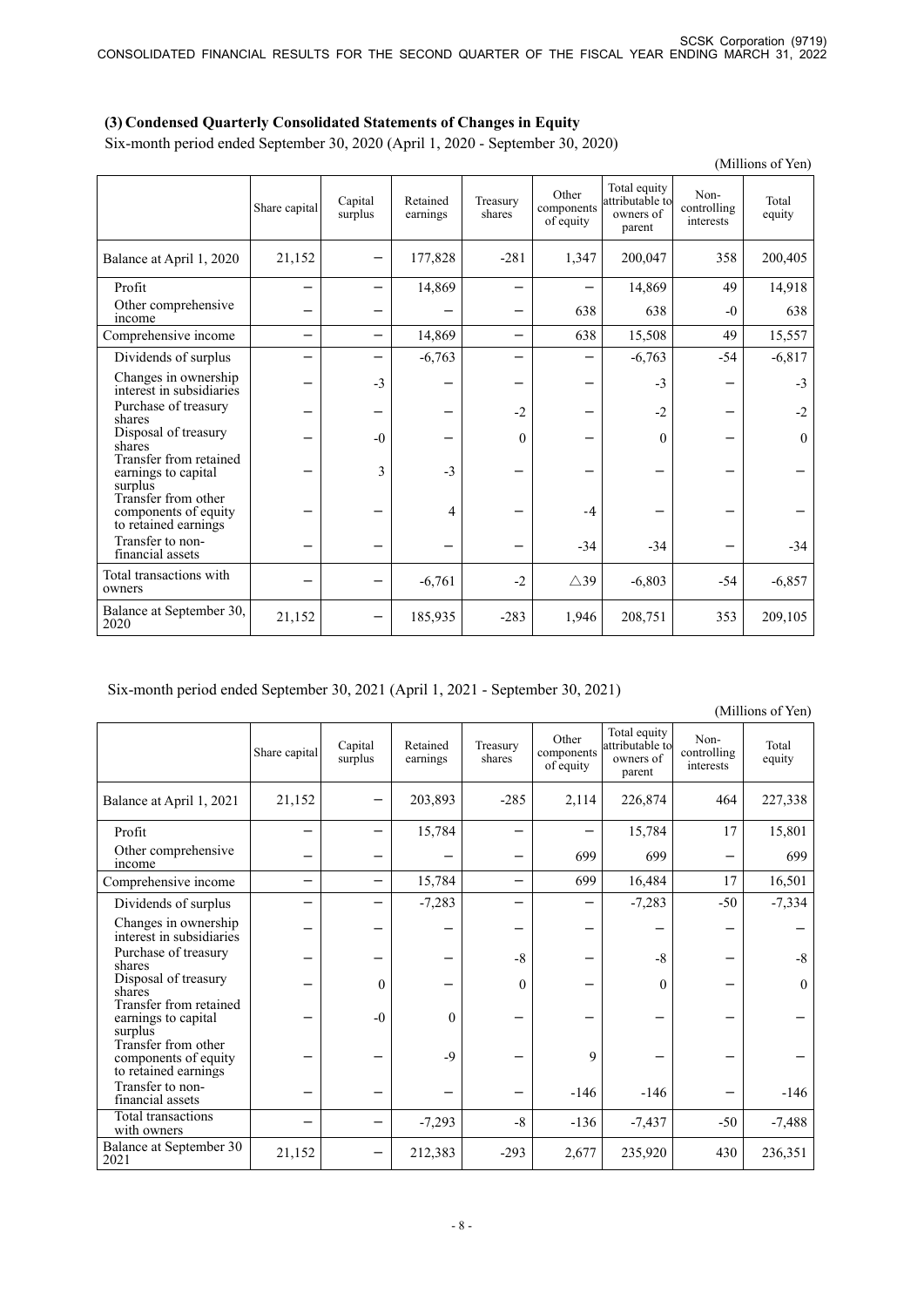## **(4) Condensed Quarterly Consolidated Statements of Cash Flows**

(Millions of Yen)

|                                                                            | From Apr. 1, 2020<br>to Sept. 30, 2020 | From Apr. 1, 2021<br>to Sept. 30, 2021 |
|----------------------------------------------------------------------------|----------------------------------------|----------------------------------------|
| Cash flows from operating activities                                       |                                        |                                        |
| Profit before tax                                                          | 21,536                                 | 22,857                                 |
| Depreciation and amortization                                              | 8,852                                  | 9,977                                  |
| Finance income                                                             | -69                                    | $-52$                                  |
| Finance costs                                                              | 241                                    | 353                                    |
| Share of loss (profit) of investments accounted for using<br>equity method | $-490$                                 | $-568$                                 |
| Decrease (increase) in trade and other receivables                         | 13,279                                 | 14,292                                 |
| Decrease (increase) in contract assets                                     | $-1,354$                               | $-1,396$                               |
| Decrease (increase) in inventories                                         | 990                                    | 331                                    |
| Increase (decrease) in trade and other payables                            | $-8,618$                               | $-4,555$                               |
| Increase (decrease) in contract liabilities                                | 4,219                                  | 2,886                                  |
| Increase (decrease) in employee benefits                                   | $-3,002$                               | $-2,533$                               |
| Increase (decrease) in provisions                                          | $-399$                                 | $-45$                                  |
| Other                                                                      | $-6,667$                               | $-2,737$                               |
| Subtotal                                                                   | 28,517                                 | 38,810                                 |
| Interest and dividends received                                            | 215                                    | 198                                    |
| Interest paid                                                              | $-200$                                 | $-269$                                 |
| Income taxes refund (paid)                                                 | $-4,104$                               | $-3,374$                               |
| Net cash provided by (used in) operating activities                        | 24,426                                 | 35,365                                 |
| Cash flows from investing activities                                       |                                        |                                        |
| Purchase of property, plant and equipment                                  | $-5,252$                               | $-7,484$                               |
| Proceeds from sale of property, plant and equipment                        | 30                                     | 3                                      |
| Purchase of intangible assets                                              | $-2,172$                               | $-1,974$                               |
| Investments in equity-accounted investees                                  | $-553$                                 | $-124$                                 |
| Purchase of other financial assets                                         | $-753$                                 | -60                                    |
| Proceeds from sales and redemptions of other financial<br>assets           | 313                                    | 133                                    |
| Other                                                                      | -84                                    | $-186$                                 |
| Net cash provided by (used in) investing activities                        | $-8,472$                               | $-9,693$                               |
| Cash flows from financing activities                                       |                                        |                                        |
| Repayments of loans and redemption of bonds                                | $-25,700$                              | $-15,100$                              |
| Proceeds from long-term debt                                               | 15,400                                 | 11,500                                 |
| Proceeds from issuance of bonds                                            |                                        | 4,972                                  |
| Repayments of lease liabilities                                            | $-4,183$                               | $-4,530$                               |
| Dividends paid                                                             | $-6,763$                               | $-7,283$                               |
| Dividends paid to non-controlling interests                                | $-54$                                  | $-50$                                  |
| Other                                                                      | $-2$                                   | -7                                     |
| Net cash provided by (used in) financing activities                        | $-21,303$                              | $-10,500$                              |
| Effect of exchange rate changes on cash and cash<br>equivalents            | $-183$                                 | 325                                    |
| Net increase (decrease) in cash and cash equivalents                       | $-5,532$                               | 15,497                                 |
| Cash and cash equivalents at beginning of period                           | 111,695                                | 108,768                                |
| Cash and cash equivalents at end of period                                 | 106,162                                | 124,266                                |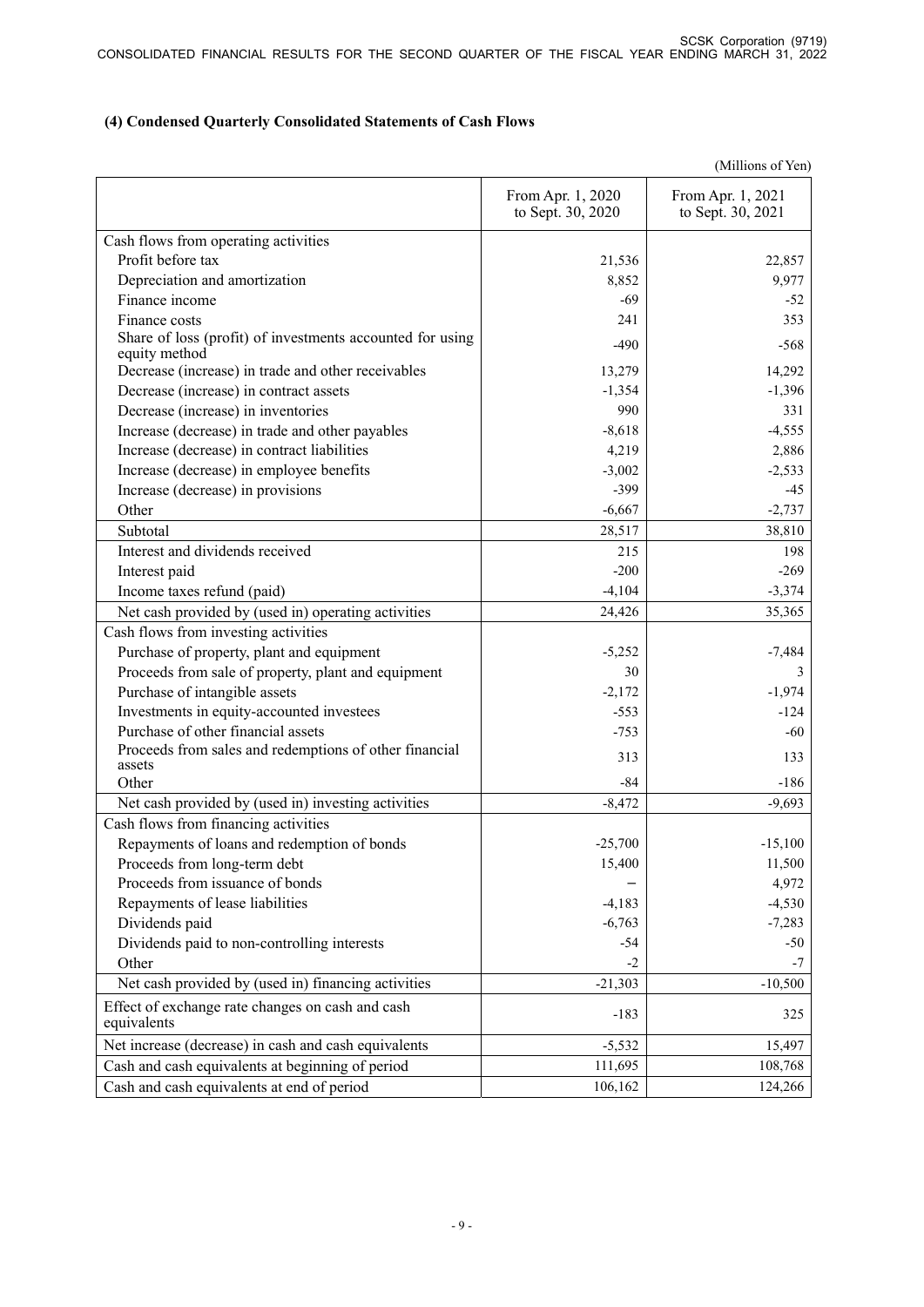# **(5) Notes to Condensed Quarterly Consolidated Financial Statements (Notes to Going Concern Assumptions)** No applicable items.

# **(Notes Concerning the Significant Changes in Shareholder's Equity)**

No applicable items.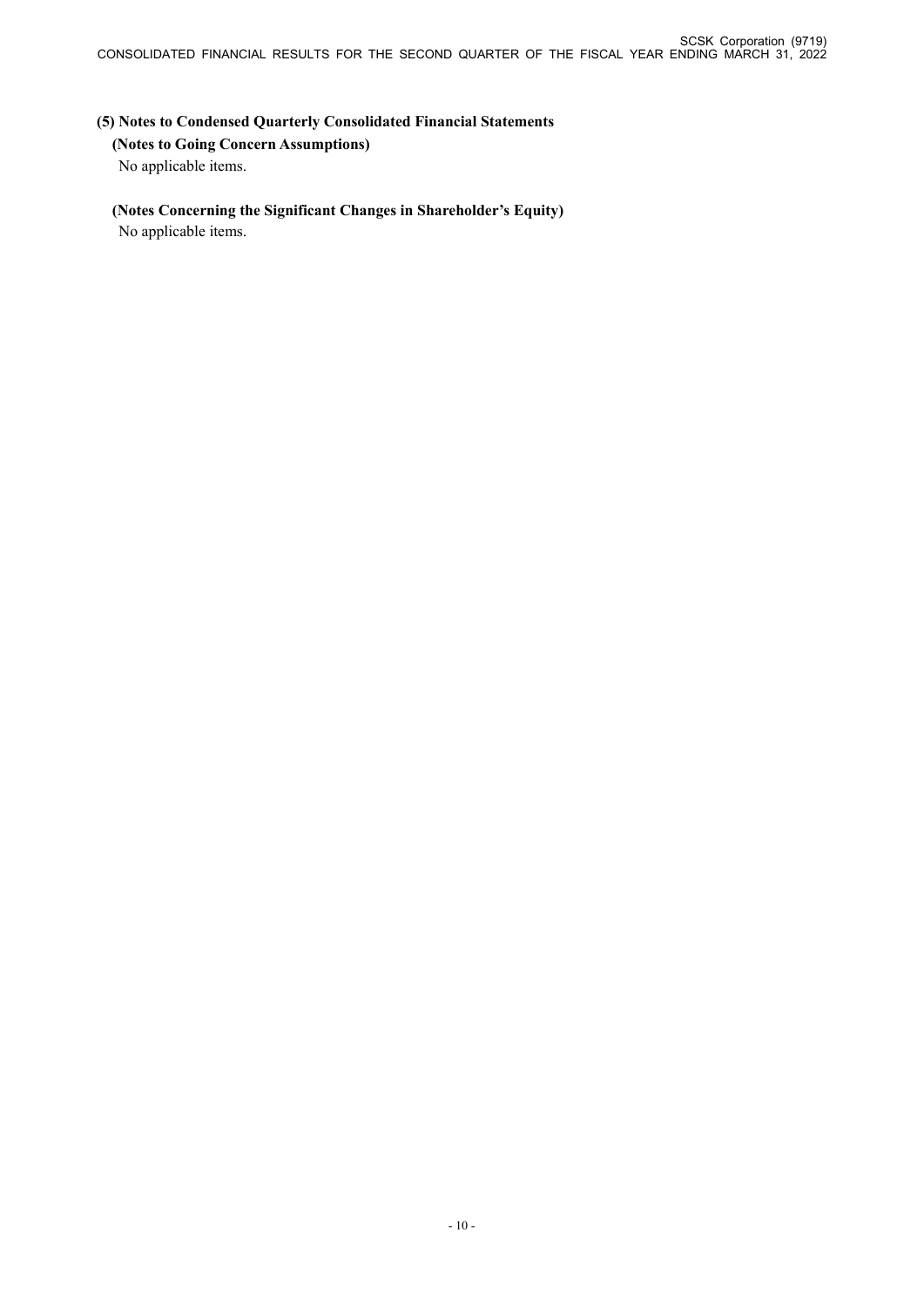#### **(Segment Information)**

### **1. Summary of reportable segments**

The Group's operating segments are the components of the Group for which discrete financial information is available and regularly reviewed by the Board of Directors to make decisions about resources to be allocated to the segment and assess its performance. The Group defines business units according to client industry and IT service business area, and each business unit is responsible for formulating comprehensive domestic and overseas strategies pertaining to the products and services they offer and for developing their businesses in accordance with these strategies.

Based on these business activities, the Group has defined the following six reportable segments: Industrial IT Business, Financial IT Business, IT Business Solutions, IT Platform Solutions, IT Management Service, and Others. These segments are arranged by product and service category based on the Group's business units.

Multiple business segments have been consolidated into a single business segment in cases in which the applicable business segments share similarities with regard to each of the following economic characteristics: (1) the nature of the products and services, (2) the nature of the production processes, (3) the type or class of customer for their products and services, (4) the methods used to distribute their products or provide their services; and if applicable, (5) the nature of the regulatory environment, then reportable segment determined. The business of the Company's reportable segments are as follows.

#### (1) Industrial IT Business

This segment provides various IT solutions such as core systems, manufacturing management systems, information management systems, supply chain management (SCM) systems, customer relationship management (CRM) systems , and e-commerce (EC) systems through Systems Development and System Maintenance and Operation/Services which based on our experience and knowhow that we have cultivated over many years. The clients of this business are primarily companies in the manufacturing, communications, utilities, distribution, services, and media industries.

And this segment also supplies the automotive industry and other clients with a wide range of solutions for automobile electronic control units on a global basis. These solutions include the development of embedded software through a model-based development approach, proprietary SCSK middleware (QINeS-BSW), software assessments, and process improvement measures.

### (2) Financial IT Business

This segment engages in systems development, maintenance, and operation for financial institutions. As professionals that understand financial operations and possess a strong track record of creating sophisticated financial systems, members of this segment's staff support secure and efficient management and help clients implement their financial business strategies. The segment provides these services primarily to financial institutions, such as banks and trust banks as well as insurance, securities, lease, and credit companies.

### (3) IT Business Solutions

This segment provides a wide range of IT solutions. These solutions include contact center services as well as application management outsourcing (AMO) services that cover the entire system lifecycle, from development and installation to maintenance and operation, for enterprise resources planning (ERP) and CRM products, such as our internally developed ProActive ERP package, SAP, and Oracle offerings as well as Salesforce. In addition, this segment offers the type of business process outsourcing services that only an IT company can provide. These services merge support performed by human hands with IT.

### (4) IT Platform Solutions

This segment draws on solid technical capabilities and knowhow to leverage computer-aided design (CAD), computer-aided engineering (CAE), and other advanced technologies in the fields of IT infrastructure and manufacturing. In this way, the IT Platform Solutions provides services and products that accurately address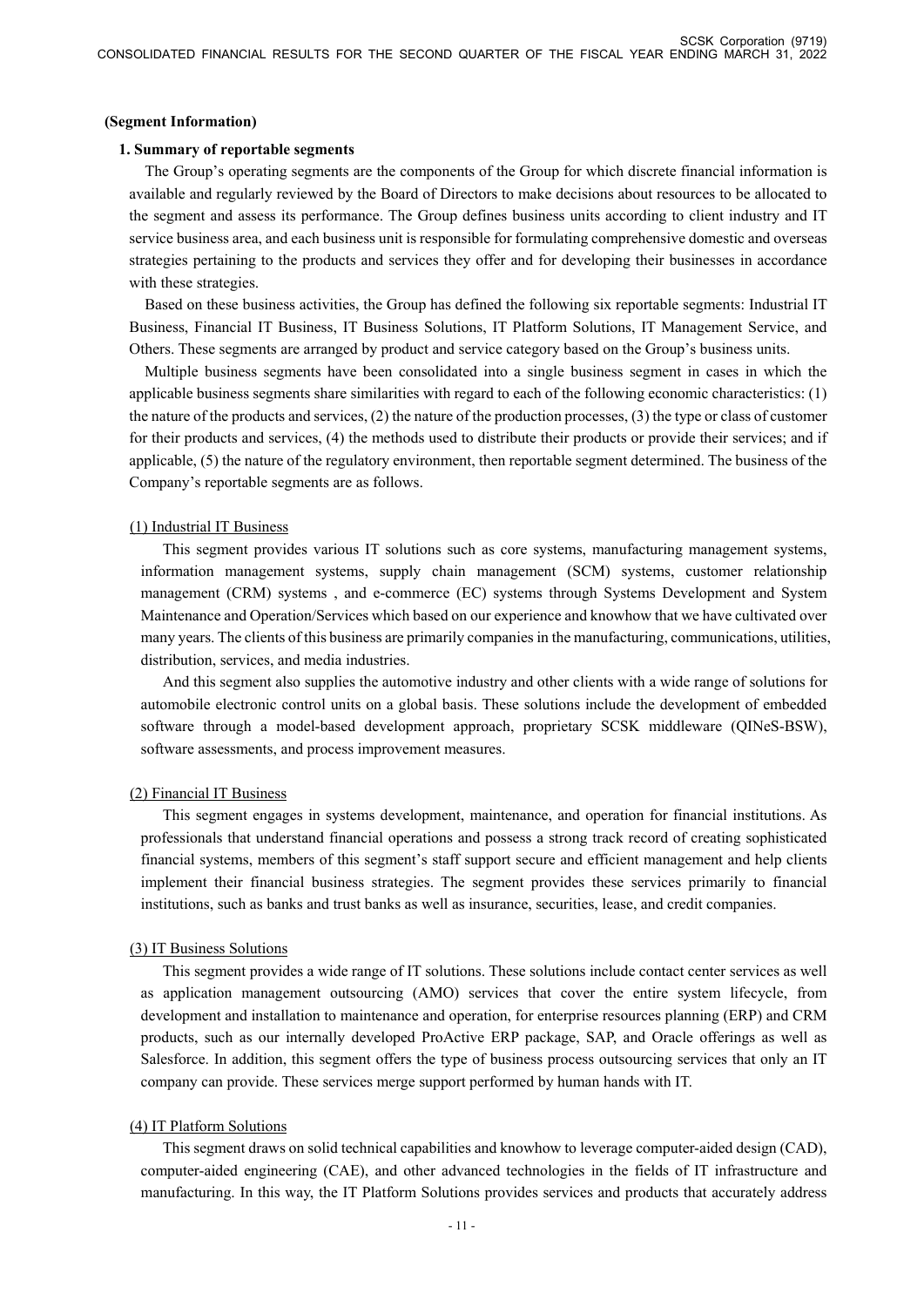the needs of clients and offers flexible support for a wide range of client businesses.

### (5) IT Management Service

This segment develops solutions-oriented netXDC data centers, which boast robust facilities and high-level security, to provide clients with proposal-based outsourcing services that address their management issues pertaining to operating cost reductions, infrastructure integration and optimization, governance enhancement, and business risk mitigation. The segment also supplies cloud infrastructure and offers its on-site SE support management services 24 hours a day, 365 days a year.

### (6) Others

The Company performs remote development (nearshore development) and provides other services out of Group companies that leverage the characteristics of its regional bases and the software development, system operation and management, system equipment sales, and consulting services it provides for a wide range of industries and business models.

None of these segments met the quantitative thresholds for reportable segments in the fiscal year ended March 31, 2021 or fiscal year ending March 31, 2022.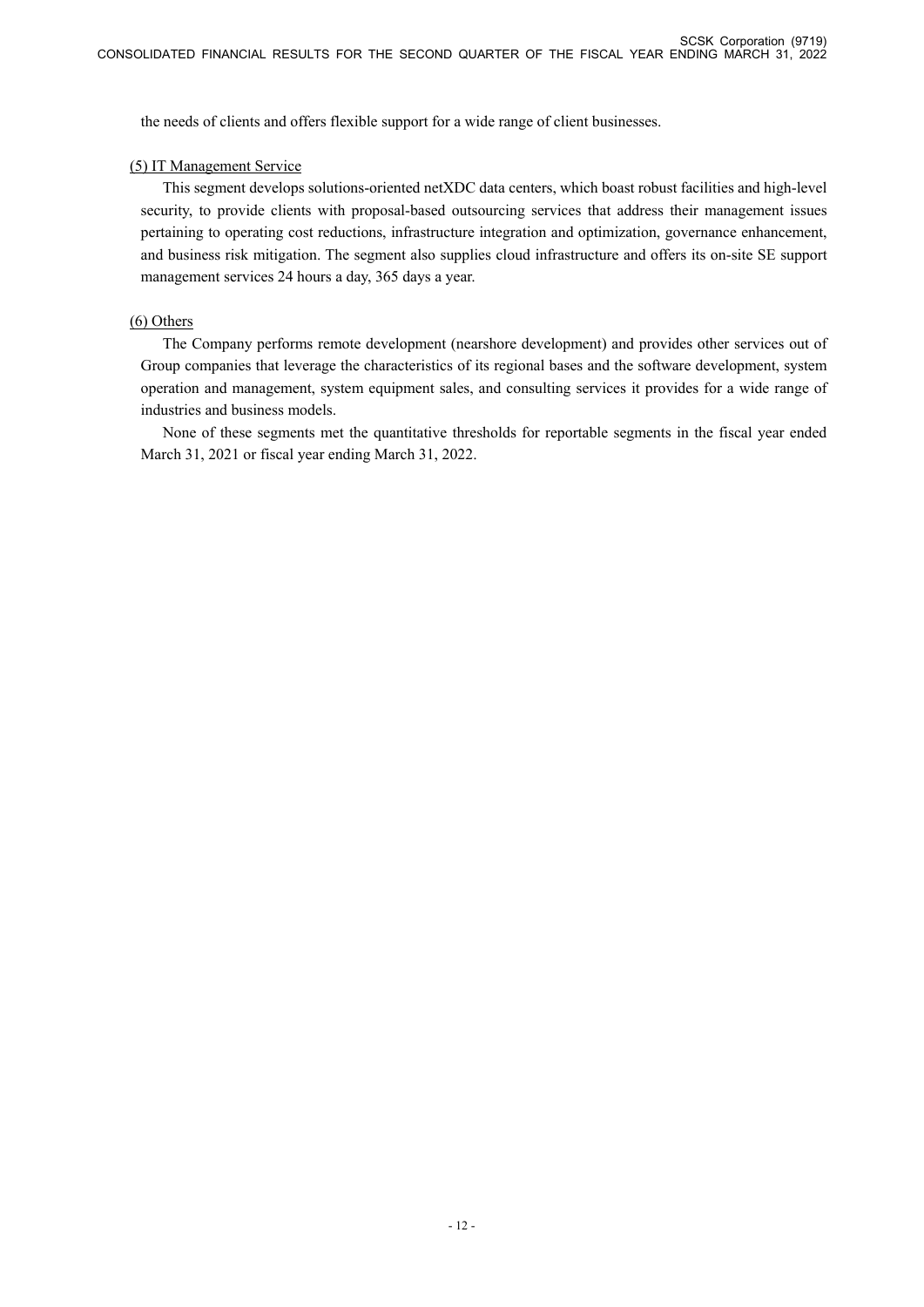## **2. Profits, Losses, and Other Information Pertaining to Reportable Segments**

Six-month period ended September 30, 2020 (April 1, 2020 – September 30, 2020)

|                                                                                  |                 |                                                                       |           |           |                             |        |                   |                        | (Millions of Yen)                       |
|----------------------------------------------------------------------------------|-----------------|-----------------------------------------------------------------------|-----------|-----------|-----------------------------|--------|-------------------|------------------------|-----------------------------------------|
|                                                                                  |                 | Reportable Segment                                                    |           |           |                             |        |                   |                        | Amount<br>recorded in                   |
|                                                                                  | <b>Business</b> | Industrial IT Financial IT IT Business IT Platform<br><b>Business</b> | Solutions | Solutions | IT<br>Management<br>Service | Others | Total             | Adjustments<br>(Note2) | consolidated<br>financial<br>statements |
| Net sales                                                                        |                 |                                                                       |           |           |                             |        |                   |                        |                                         |
| Sales to external<br>customers                                                   | 64,474          | 25,166                                                                | 26,463    | 37,515    | 28,165                      | 8,128  | 189,914           | $-159$                 | 189,755                                 |
| Inter segment sales<br>(Notel)                                                   | 5,671           | 358                                                                   | 2,718     | 3,497     | 7,481                       | 3,161  | 22,889            | $-22,889$              |                                         |
| Total                                                                            | 70,145          | 25,525                                                                | 29,181    | 41,013    | 35,647                      | 11,290 | 212,804           | $-23,049$              | 189,755                                 |
| Operating profit (loss)                                                          | 7,918           | 2,933                                                                 | 2,731     | 4,777     | 3,504                       | 390    | 22,254            | $-1,036$               | 21,217                                  |
|                                                                                  |                 |                                                                       |           |           |                             |        | Finance income    |                        | 69                                      |
| Finance costs                                                                    |                 |                                                                       |           |           |                             |        |                   |                        | $-241$                                  |
| Share of profit (loss)<br>of investments<br>accounted for using<br>equity method |                 |                                                                       |           |           |                             |        | 490               |                        |                                         |
|                                                                                  |                 |                                                                       |           |           |                             |        | Profit before tax |                        | 21,536                                  |

Notes: 1. Amounts for inter-segment transactions are decided based on price negotiations made with reference to market prices.

2. The amount of ¥159 million reduction for sales to external customers includes adjustment to reflect net sales to be conformity with IFRS. The ¥1,036 million reduction to operating profit is comprised of ¥1,414 million in general corporate expenses that have not been allocated to the reportable segments and a ¥377 million adjustment to reflect net sales as defined by IFRS.